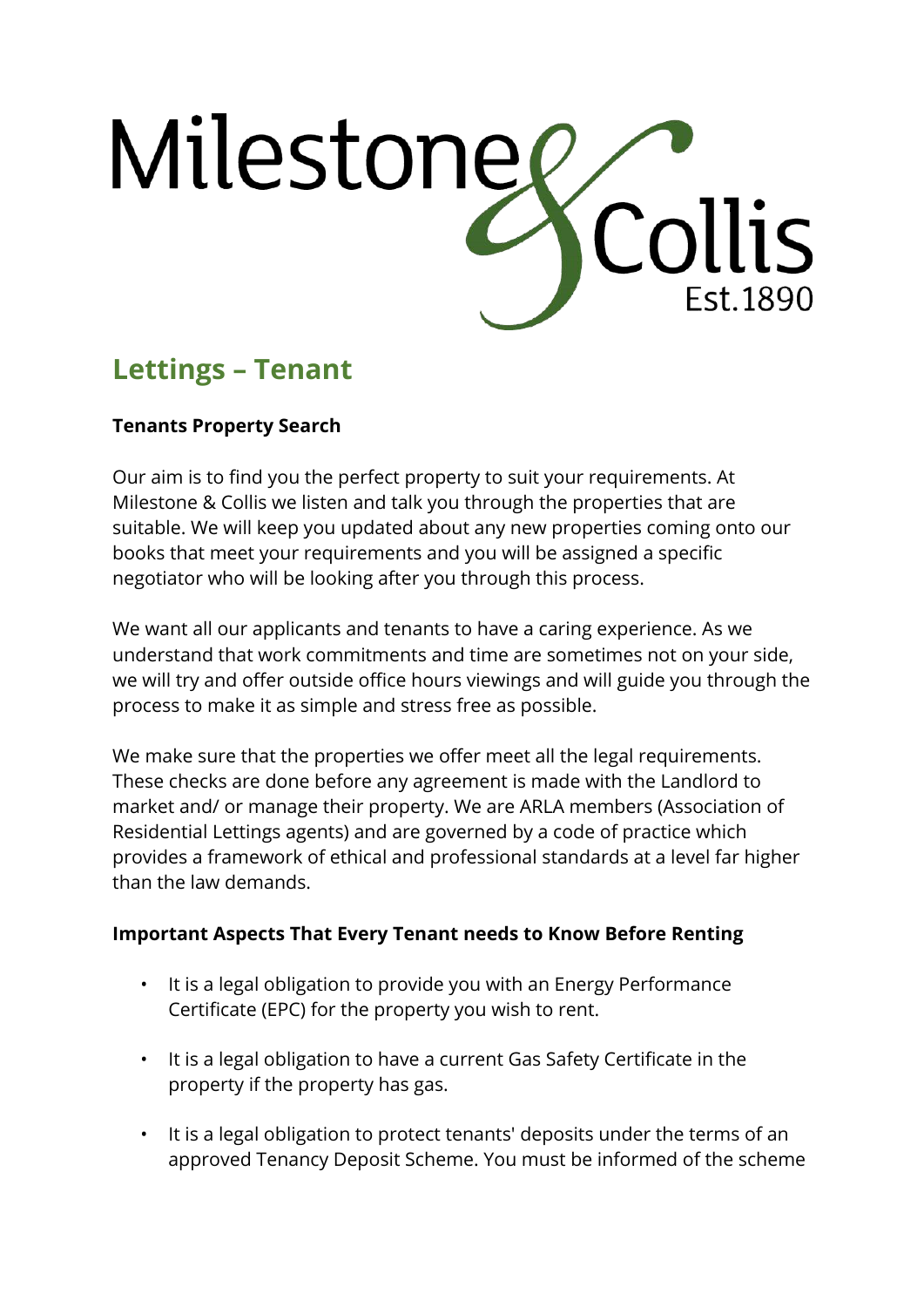that is being used within 14 days of the agent or landlord accepting a deposit, or they face a fine. Milestone & Collis are members of the "Tenancy Deposit Scheme".

- You will be in a much stronger position to argue against claims on your deposit if there is an inventory in place. Milestone & Collis will always arrange for an independent photographic inventory company to be present at your check in and check out.
- The reference process will check your affordability and look into your credit history. What you think you can afford and what you can actually afford are two different things when using a reference company. Milestone & Collis will advise you of this process at the offer stage in case guarantors are required.
- Most Tenancy Agreements run for 12 months. Milestone & Collis will talk you though all the options that will best suit your needs and lifestyle.
- Management of the property will be either through the Landlord direct or the managing agent but always make sure that you can contact them 24/7.
- Utility Bills are the tenants responsibility during the tenancy term. Some rents do include some bills but should be clearly stated when you first do a viewing.

## **Guidance Notes for Prospective Tenants**

Once your offer has been accepted by the Landlord it is subject to contract and satisfactory references.

#### **Tenant References & Checks:**

Tenants should be advised that Milestone & Collis require all persons above 18 years old to undertake reference checks via our referencing partners Goodlord. These will include employment, previous landlords and/or letting agent reference, credit check, bank verification and proof of identity and residency. Please contact a member of the Lettings Team should you have any queries regarding your references or how to complete the Tenancy Application. All reference applications will be forwarded to you by email for you to complete electronically.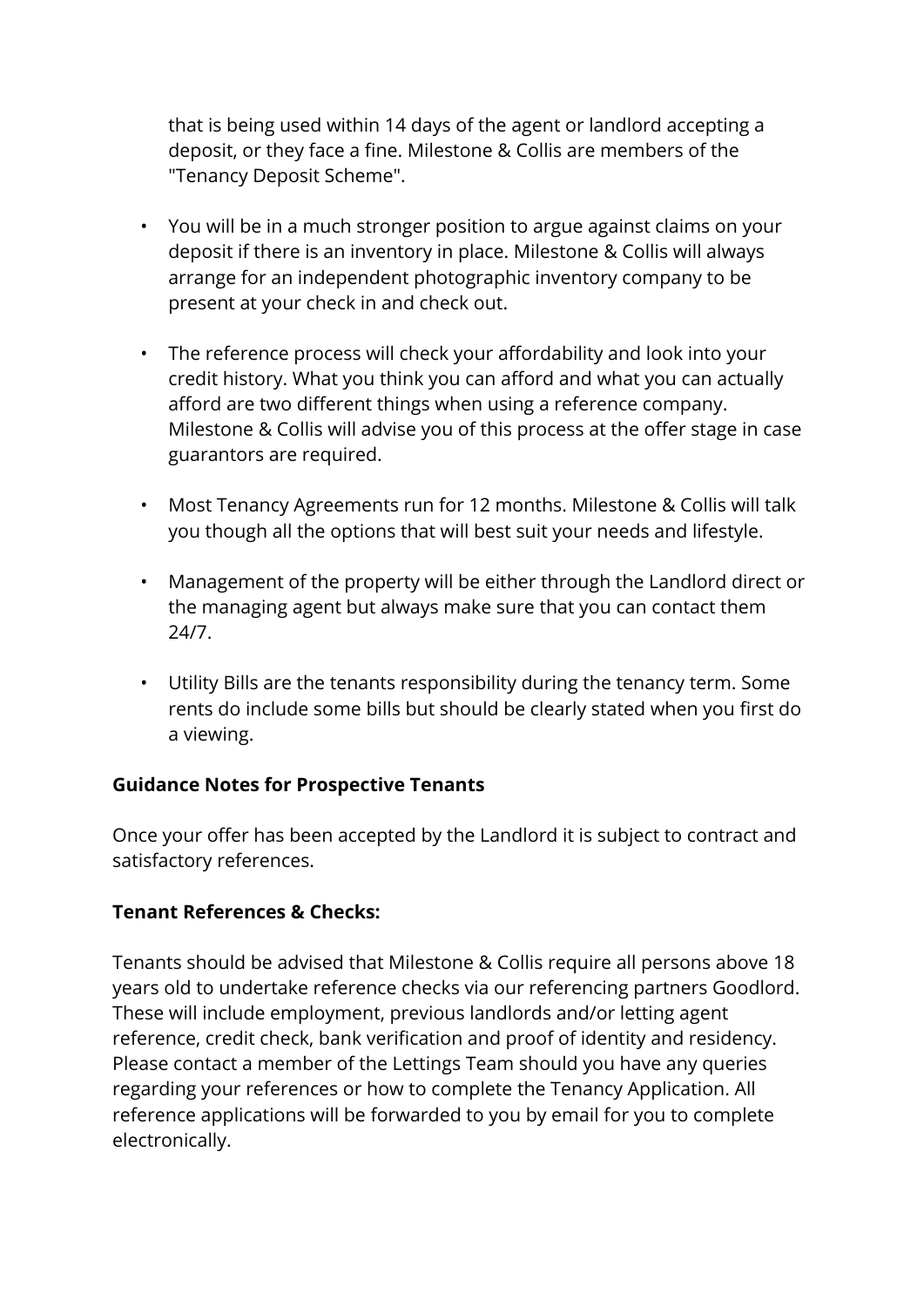## **Holding Deposits & References**

Milestone & Collis will require a holding deposit once a deal with a landlord has been agreed subject to contract and satisfactory references. This Holding Deposit is NON REFUNDABLE. Should you decide to withdraw your application or fail any of your references, no refund will be made.

In the unlikely event of the landlord withdrawing from the application, a full refund will be made to you by bank.

# **Charges**

Tenants are liable for certain costs when renting a property. All of which are detailed below:

# **Holding Deposit: secures the property during the reference period**

## **Other Fees**

Late payment Charge of Rent £30.00

Returned / Declined Payment £30.00

NB: Fees are subject to change during a tenancy.

## **Completion Funds**

When you place a holding deposit on a property we will provide you with a statement detailing all the initial rent charges, security deposit amount as well as any fees or other applicable charges in order to commence your tenancy.

IMPORTANT NOTE - We MUST have cleared funds in full 48 hours before the commencement of your tenancy at the very latest. We recommend a bank transfer via either BACS, CHAPS or by making an online transfer. Please bear in mind these can take up to 5 working days to clear. We advise you always check with your own bank for advice on the best route. Our client accounts are held with Natwest Bank Plc. Alternatively you can provide us with a bankers draft made payable to Milestone & Collis. Please note cash and personal cheques are NOT ACCEPTED. It is important to put a reference on any transfer into our account so that our accounts team are able to allocate the credit to your property account. The reference should include your surname and the first line of the property address you are applying to rent.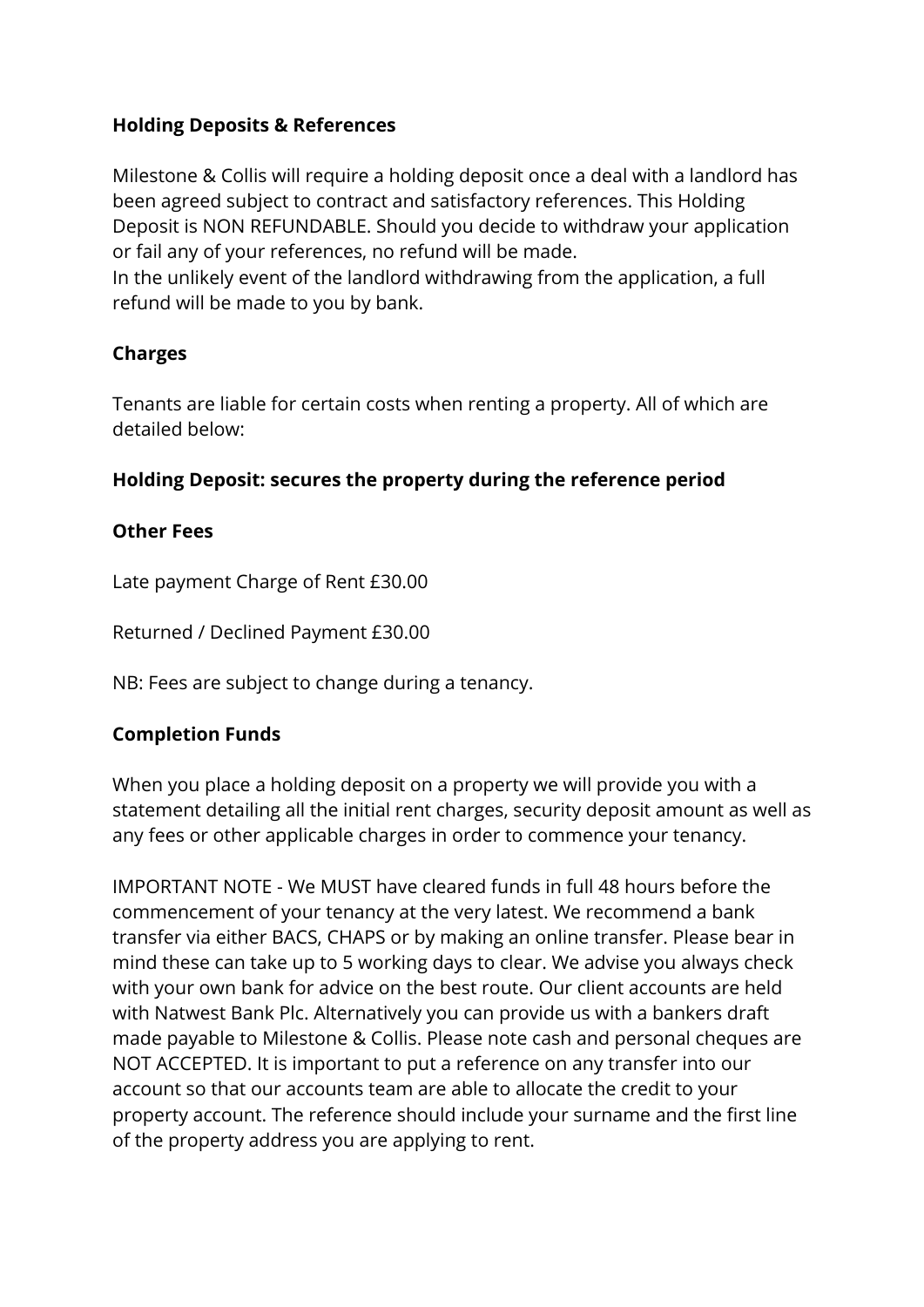## **Identification**

• Milestone & Collis is legally obliged to confirm tenants' identification and normal residential address and accordingly will need to see and take copies of your passport or National identity card or some other photographic proof of identity plus a recent utility bill (not mobile phone), council tax bill or driving licence as proof of current address.

#### **Council Tax**

• The Council Tax is the responsibility of the Tenant. The amount payable will depend upon the area, the size of the property and the number of occupants. It is your responsibility to enquire as to the amount per annum you will be liable, this information will be given to you by Milestone & Collis if asked.

#### **Telephone**

• We are not permitted to arrange the telephone service on your behalf, so you will need to make the necessary arrangements in advance. If the telephone supplier is British Telecom, then you can dial '150'. If it is an alternative supplier, we will endeavour to advise you. Please be aware that we accept no liability for the disconnection or connection of any service.

#### **T.V License**

• Tenants must obtain a T.V Licence if they have a television. Forms may be obtained from the Post Office.

#### **Cable/Satellite T.V**

• No cable, aerial or satellite receiver may be affixed to the property without the Landlord's prior consent. Milestone & Collis will assist you in obtaining the Landlords permission prior to your move in.

#### **Insurance**

• It is your responsibility to ensure that your contents are insured. Contents insurance should cover you against the cost of replacing or repairing your own furniture, furnishings and other possessions that may be damaged or stolen.